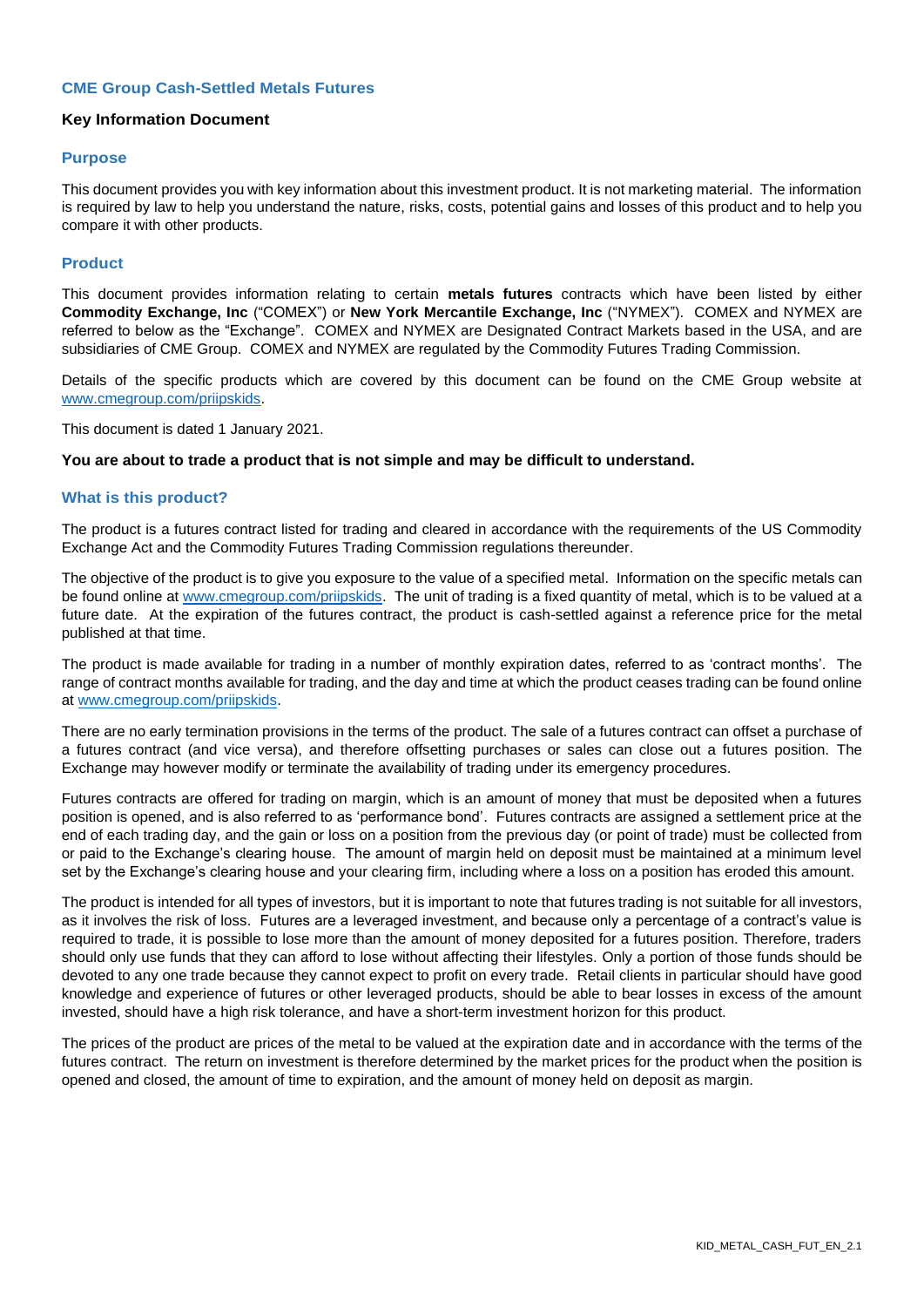## **What are the risks and what could I get in return?**

The summary risk indicator is a guide to the level of risk of this product compared to other products. It shows how likely it is that the product will lose money because of movements in the markets or because we are not able to pay you.

We have classified this product as 7 out of 7, which is the highest risk class. As a futures contract, the product should be considered a high-risk investment product.



There is no maximum loss. In some circumstances you may be required to make further payments to pay for losses. **The total loss you may incur may significantly exceed the amount invested.**

The product is denominated in a foreign currency, and therefore the return, when expressed in your currency, may change depending on currency fluctuations. **Be aware of currency risk. You will receive payments in a different currency, so the final return you will get depends on the exchange rate between the two currencies. This risk is not considered in the indicator shown above.**

This product does not include any protection from future market performance so you could lose some or all of your investment.

The product is listed for trading on a futures market and there is no committed liquidity offered by market makers or the Exchange. Therefore, liquidity depends only on the availability of buyers and sellers in the market. Regular trading activity observed at one point in time does not guarantee regular trading at any other point in time.

This graph illustrates how your investment could perform. You can compare it with the pay-off graphs of other derivatives.

The graph presented gives a range of possible outcomes and is not an exact indication of what you might get back. What you get will vary depending on how the underlying will develop. For each value of the underlying, the graph shows what the profit or loss of the product would be. The horizontal axis shows the various possible prices of the underlying value on the expiry date and the vertical axis shows the profit or loss.



Buying this product holds that you think the underlying price will increase. Selling this product to open a position holds that you think the underlying price will decrease.

The figures shown include all the costs of the product itself, but may not include all the costs that you pay to your advisor or distributor. The figures do not take into account your personal tax situation, which may also affect how much you get back.

## **What happens if the Exchange is unable to pay out?**

You are not exposed to financial loss due to the default of the Exchange. All futures contracts traded on the Exchange are guaranteed by the Exchange's clearing house. No US regulated clearing house has ever defaulted or failed to make a payment to its market participants. In the highly unlikely event that such a default occurred, the initial margin posted to the Exchange's clearing house by you is bankruptcy remote. Thus, the risk of you suffering any loss due to the failure of the Exchange's clearing house is extremely low.

No direct client of the Exchange's clearing house has ever suffered a loss as a result of the failure of one of the Exchange's clearing firms. However, there is a low risk that such a loss could occur if the clearing firm and a fellow client of that direct customer both defaulted. To the extent that an intermediary is employed by you that is not a direct clearing firm of the Exchange's clearing house, the potential exists for losses to be suffered in scenarios other than those described above.

## **What are the costs?**

The Exchange charges a transaction fee for opening or closing a position. Should a futures contract be held to expiration, a cash settlement fee will apply instead of the closing transaction fee. No other charges are applied by the Exchange, although your clearing firm and any other intermediary firm employed by you will also charge fees for their services.